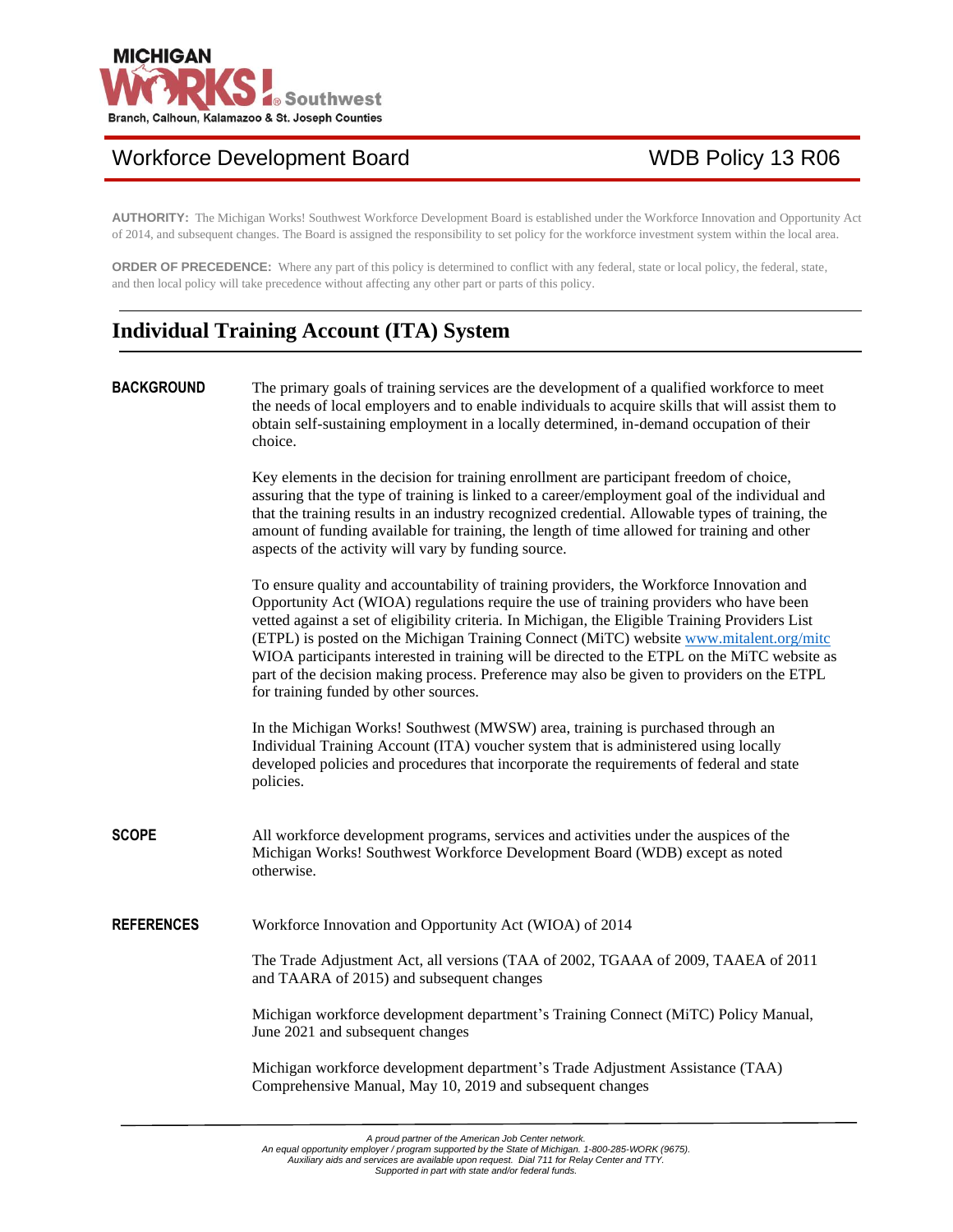Michigan workforce development department's Workforce Innovation and Opportunity Act (WIOA) Manual, March 11, 2021 and subsequent changes

Michigan workforce development department's Partnership.Accountability.Training. Hope.(PATH) Manual, December 15, 2020 and subsequent changes

Workforce Development Board (WDB) Policy 19 and subsequent revisions, "Participant Attendance and Satisfactory Progress in Training".

Workforce Development Board (WDB) Policy 17 and subsequent revisions: WIOA Program Eligibility

Training and Employment Guidance Letter (TEGL) 08-19 WIOA Eligible Training Provider (ETP)

## **POLICY**

### **I. Funding for Individual Training Account (ITA) Vouchers**

- A. As part of the program design described in Request for Proposal (RFP) responses and the budget development process, each subrecipient/service provider that utilizes ITAs must set aside a portion of their allocation to fund training activities using ITA Vouchers. This level of funding will be negotiated annually with the Michigan Works! Southwest (MWSW) Administrative staff as part of the subrecipient/service provider renewal process.
- B. The level of funding set aside for ITA Vouchers must consider both the demand for ITAs and the total amount of the annual program allocation.
- C. All ITA Vouchers issued through MWSW will be processed through the MWSW Administrative/Finance Office including payment for training and the related expenses.

#### **II. Use of ITA Vouchers**

- A. ITA Vouchers will be issued only for skill enrichment or skill training in an area that directly leads to the attainment of an occupationally recognized credential in an indemand and/or emerging industry or occupation in the MWSW labor market area and whose completion time is within the allowable length of the ITA voucher. Decisions on length of training to be funded must take into consideration the availability of current and future funding and preference must be given to short-term training (less than 9 months) where an industry recognized credential is awarded at the end of the MWSW funded training period.
- B. ITA vouchers may be used to fund training for WIOA Youth registered as Out-of-School and ages 18-24. Training decisions for this population must meet all other requirements of this policy and the accompanying procedures. The vouchers must be processed using local ITA procedures.
- C. The Michigan Works! Southwest Agency will develop ITA System Procedures to assure consistent application of federal, state and local policies for training research, planning, decision making and fund obligations.
	- 1. Unless otherwise allowable by funding source or policy, subrecipients/service providers must only approve funding for those programs or courses of study for which vendors have successfully completed the process to be listed on the ETPL, which is posted on the Michigan Training Connect (MiTC) website, including maintenance of annual updates.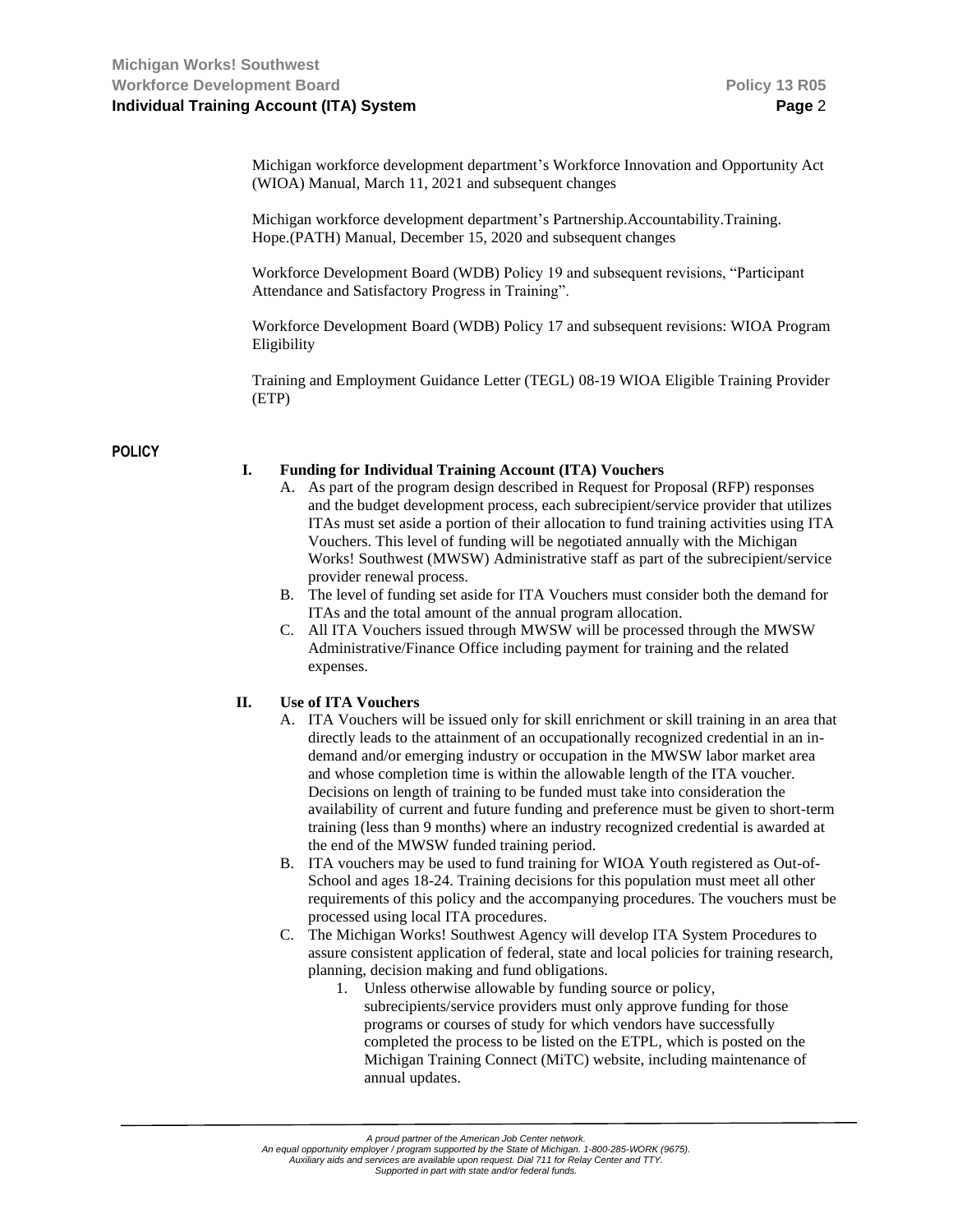- 2. Being listed on the ETPL as available in the Michigan Works! Southwest area does not necessarily constitute approval of a training program for use by local subrecipients/service providers. The stipulations of this policy and other local policies and priorities must be considered before approving and funding training through the ITA system.
- D. On a case by case basis, ITAs may be issued for participants who had previously received training or need to repeat a component of training. These decisions must be reviewed with the MWSW administrative entity and documented in the participant's program file.
- E. Allowable costs to be covered by an ITA Voucher include:
	- 1. Tuition
	- 2. Fees required by the training provider
	- 3. Books, materials, and supplies required for a specific class or program
	- 4. Auxiliary supplies not required by the training institution but necessary for the class (e.g., calculators, binders, paper, etc.) up to a maximum of \$25 per semester
	- 5. Academic support services
- F. Eligibility for, and receipt of financial aid or grants for training costs, does not prohibit a program participant from receiving ITA assistance for training costs.
	- 1. Program participants, except for those using the TAA training benefit, will be required to complete the Free Application for Federal Student Aid (FAFSA) process to determine their eligibility for other sources of financial assistance for training.
	- 2. In situations where the financial aid or grant may only be used for direct training costs, the Michigan Works! Southwest ITA may fund the portion of training not otherwise covered within the allowable training expenses noted in this policy.
	- 3. Financial aid or grants must be applied first to pay for the direct training costs unless specified otherwise.
- G. ITA vouchers must include a start date and an estimated end date consistent with the start and end date for the training period as given by the training institution.
	- 1. An extension to an ITA Voucher may be requested in writing by the subrecipient/service provider to the MWSW administration.
	- 2. Extensions may be authorized following a case-by-case review of the circumstances. A written decision from the MWSW administration must be received prior to any commitment to extend a voucher.
	- 3. An Individual Training Account Voucher or ITA Letter of Authorization (used for Trade Act training) must be prepared separately for each term, semester, or period when new classes are recommended to begin. (This includes mid-term courses that may be initiated subsequent to the development of the class schedule for the full-term).
	- 4. Renewal of an ITA voucher/modification for a subsequent training period must be based on successful completion of each prior training period. Successful completion is defined in WDB Policy 19 and subsequent revisions: Participant Attendance and Satisfactory Progress in Training.
- H. Internet-based learning may be considered for ITA Vouchers if the program/course of study meets the following conditions:
	- 1. The training is listed on the ETPL, as an eligible ITA training program, and
	- 2. The final credential awarded must be equivalent in content and standard of achievement to the same program completed on campus or at an institutional training location.
- I. ITA Vouchers may be used for classroom training required under apprenticeship agreements if the employer does not provide financial support for such training either through direct payment to the training institution or through an employee education reimbursement process.

*A proud partner of the American Job Center network.*

An equal opportunity employer / program supported by the State of Michigan. 1-800-285-WORK (9675).<br>Auxiliary aids and services are available upon request. Dial 711 for Relay Center and TTY.

*Supported in part with state and/or federal funds.*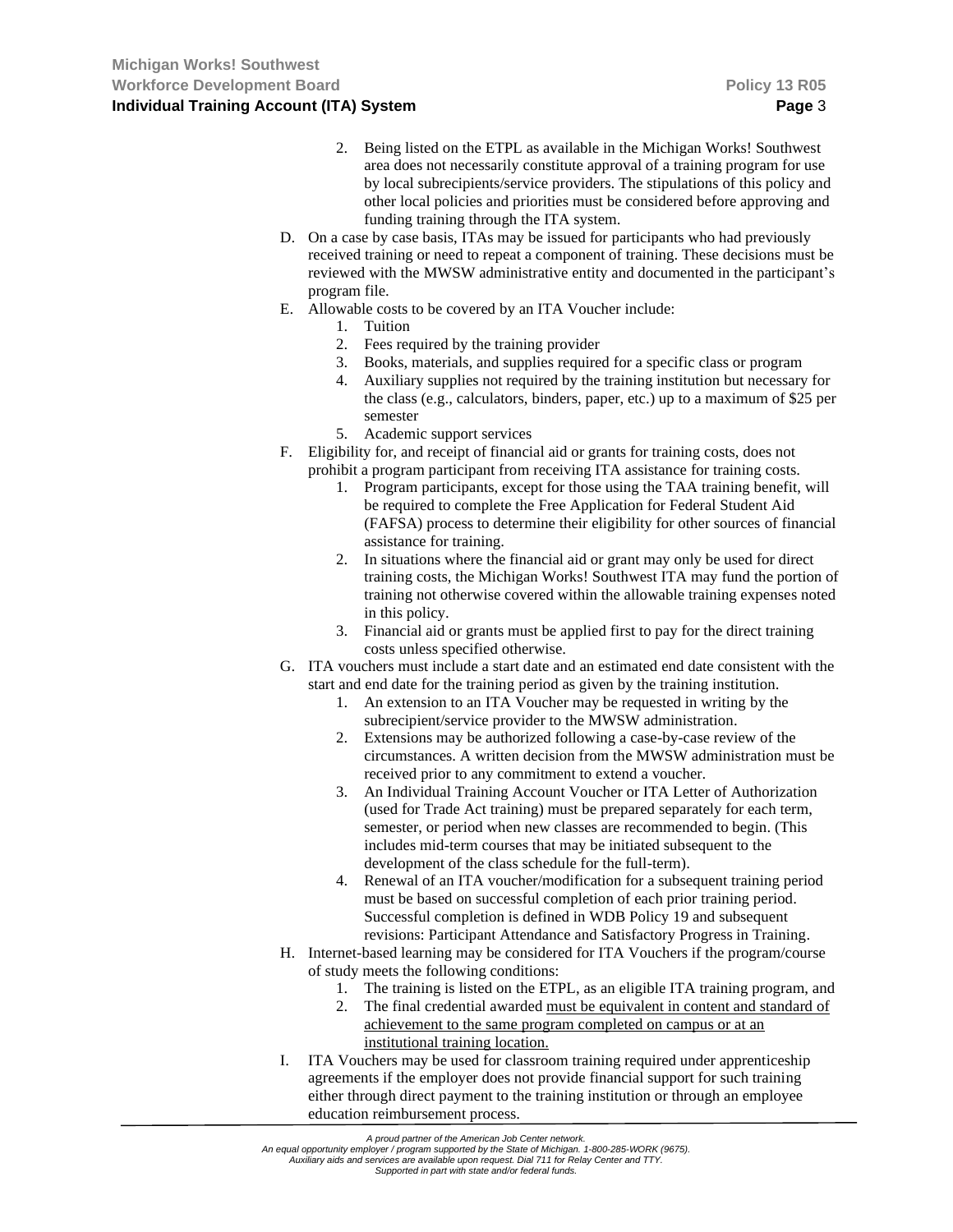### **III. Trade Act ITA Policy Exceptions**

- A. Under the Trade Adjustment Assistance (TAA) Act, all versions (TAA of 2002, TGAAA of 2009, TAAEA of 2011 and TAARA of 2015), participants are not limited to programs listed on the ETPL posted on the MiTC website when seeking approval for a training program or course of study.
	- 1. As part of the training approval process, participants must document that the training is linked to an in-demand career.
	- 2. Priority must be given to the use of training programs listed on the ETPL posted on the MiTC website.
- B. When considering the use of a training provider not listed on the ETPL posted on the MiTC website, the following selection criteria must be used:
	- 1. The education and training provider must be licensed and/or certified by the appropriate state agency.
	- 2. The "credibility" of the training provider or training program must be validated using the following criteria:
		- a. Confirmation that the training program has an established curriculum, and
		- b. The training provider has a history of training which leads to employment and can document successful training related placements, and
		- c. The training provider has credentialed instructors, and
		- d. The training provider awards a recognized credential or certification for successful completion of the course of study.
- C. The length of enrollment in training, including any allowable pre-requisite or remedial training, supported by funding from any version of TAA must not exceed the number of weeks of training allowable for the version of the Act under which the individual was certified.
- D. Training at a facility outside of the local commuting area may be approved only if comparable training is not available within the commuting area.
	- 1. Individuals can attend training outside of the State of Michigan under the aforementioned circumstance, or if the individual resides closer to the outof-state training provider and the training is within the commuting area.
	- 2. In either circumstance described above, in order to be approved, the training facility must be licensed by the state in which it is located.

# **IV. Partnership.Accountability.Training.Hope. (PATH) ITA Policy Exceptions**

- A. All training identified for PATH participants must follow the ITA policies and procedures with the exception of Condensed Vocational Training or short-term Vocational/Occupational Training that is in-demand, but not otherwise provided through an eligible provider/program listed on the ETPL posted on the MiTC website.
- B. Participants are not limited to programs listed on the ETPL posted on the MiTC website when seeking approval for a training program or course of study. Providers/programs not listed on the ETPL, which is posted on the MiTC website, must meet the following criteria:
	- 1. Be in full compliance with Michigan licensing and certification requirements, and
	- 2. Be approved by the Michigan Works! Southwest agency's administration and entered into the OSMIS as a training provider prior to initiating a training voucher: and
	- 3. The training provider must have a history of providing training which leads to employment and can document successful training related placements.

*An equal opportunity employer / program supported by the State of Michigan. 1-800-285-WORK (9675). Auxiliary aids and services are available upon request. Dial 711 for Relay Center and TTY.*

*Supported in part with state and/or federal funds.*

*A proud partner of the American Job Center network.*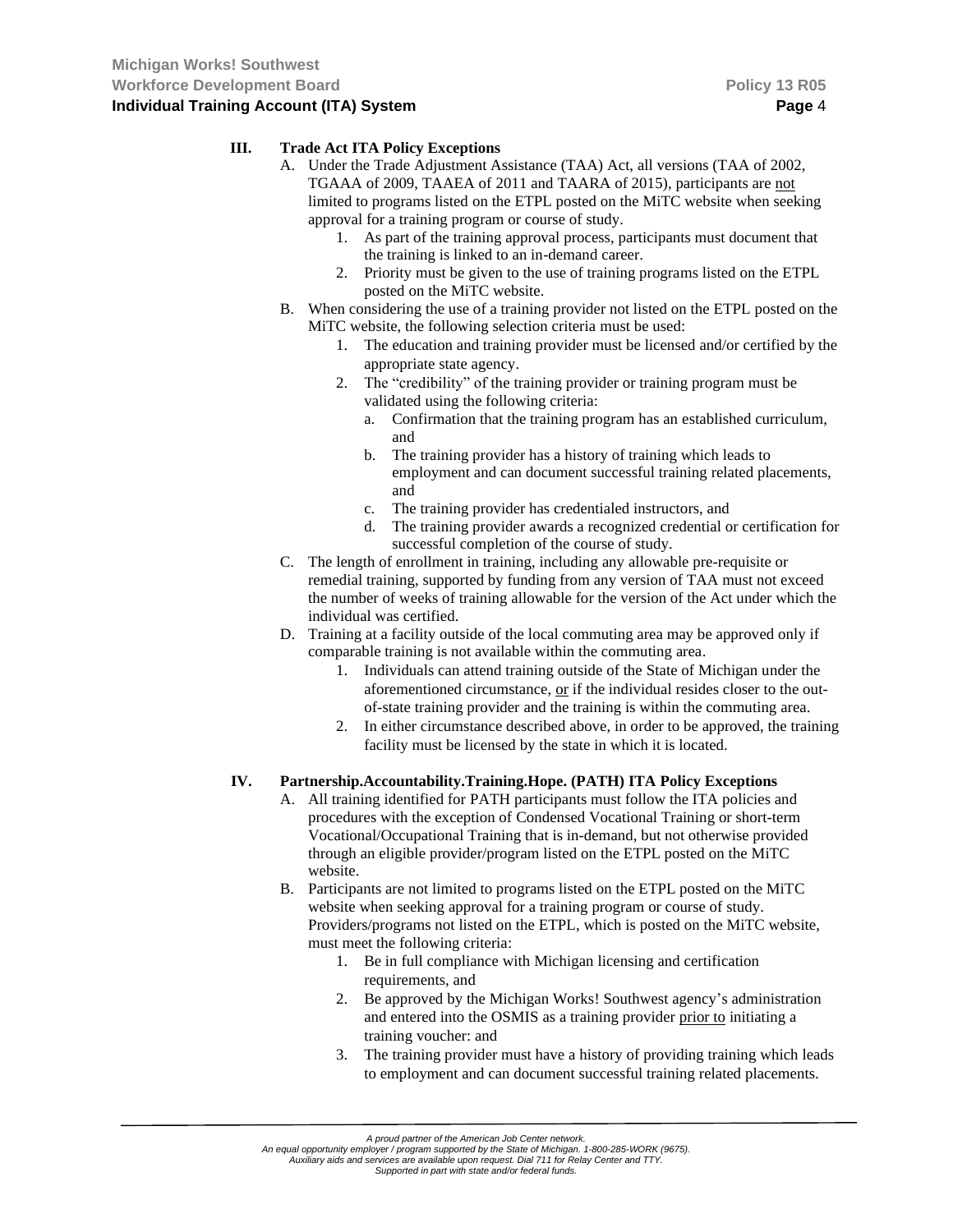## **V. In-Demand Employment**

A. Details regarding local in-demand employment are outlined in the WDB Policy 17 and subsequent revisions: WIOA Program Eligibility, Section VI.A.2.

### **VI. Criteria for Approval of Schools Under Initial and Continued Eligibility**

- A. Initial Eligibility The following factors will be reviewed for the initial approval of a training provider:
	- 1. Whether or not the training provider is in partnership with a business.
	- 2. Other information to demonstrate high-quality training services, including whether or not the training leads to a recognized postsecondary credential.
	- 3. Information that addresses the alignment of the training with in-demand industry sectors and occupations, to the extent possible.
- B. Continued Eligibility The following factors will be reviewed for the continued eligibility of a training provider:
	- 1. Access to training services throughout the state and rural areas through the use of technology.
	- 2. Information reported to state agencies on federal and state training programs other than programs within WIOA Title I.
	- 3. The degree to which training programs relate to in-demand industry sectors and occupations within the state.
	- 4. The provider's ability to offer industry-recognized certificates and/or credentials.
	- 5. The ability of providers to offer programs that lead to postsecondary credentials.
	- 6. The quality of the training program, including a program leading to a recognized postsecondary credential.
	- 7. The ability of the providers to provide training services that are physically and programmatically accessible for individuals who are employed and individuals with barriers to employment, including individuals with disabilities.
	- 8. The timeliness and accuracy of performance reports.
- C. State minimum performance levels shall be used when determining eligibility of a training provider.
- D. MWSW, may at its discretion, request additional information from the school prior to the MWA approval, such as the name of employers involved in partnership with the training institution, additional information on the school's alignment with indemand industry sectors, occupations, etc.
- E. MWSW may include other factors to ensure quality and value, as appropriate, including and/or not limited to:
	- 1. The accountability of providers.
	- 2. A requirement of additional criteria and information from local providers as criteria to become or remain eligible in the MWSW area
	- 3. The ability of a provider to partner with employers and to provide job placement services.
	- 4. The drop-out rate of the training provider.
	- 5. Student loan default rate of the provider.
- F. Programs that do not meet local performance standards can be approved or disapproved at the discretion of the MWA.

An equal opportunity employer / program supported by the State of Michigan. 1-800-285-WORK (9675).<br>Auxiliary aids and services are available upon request. Dial 711 for Relay Center and TTY.

*Supported in part with state and/or federal funds.*